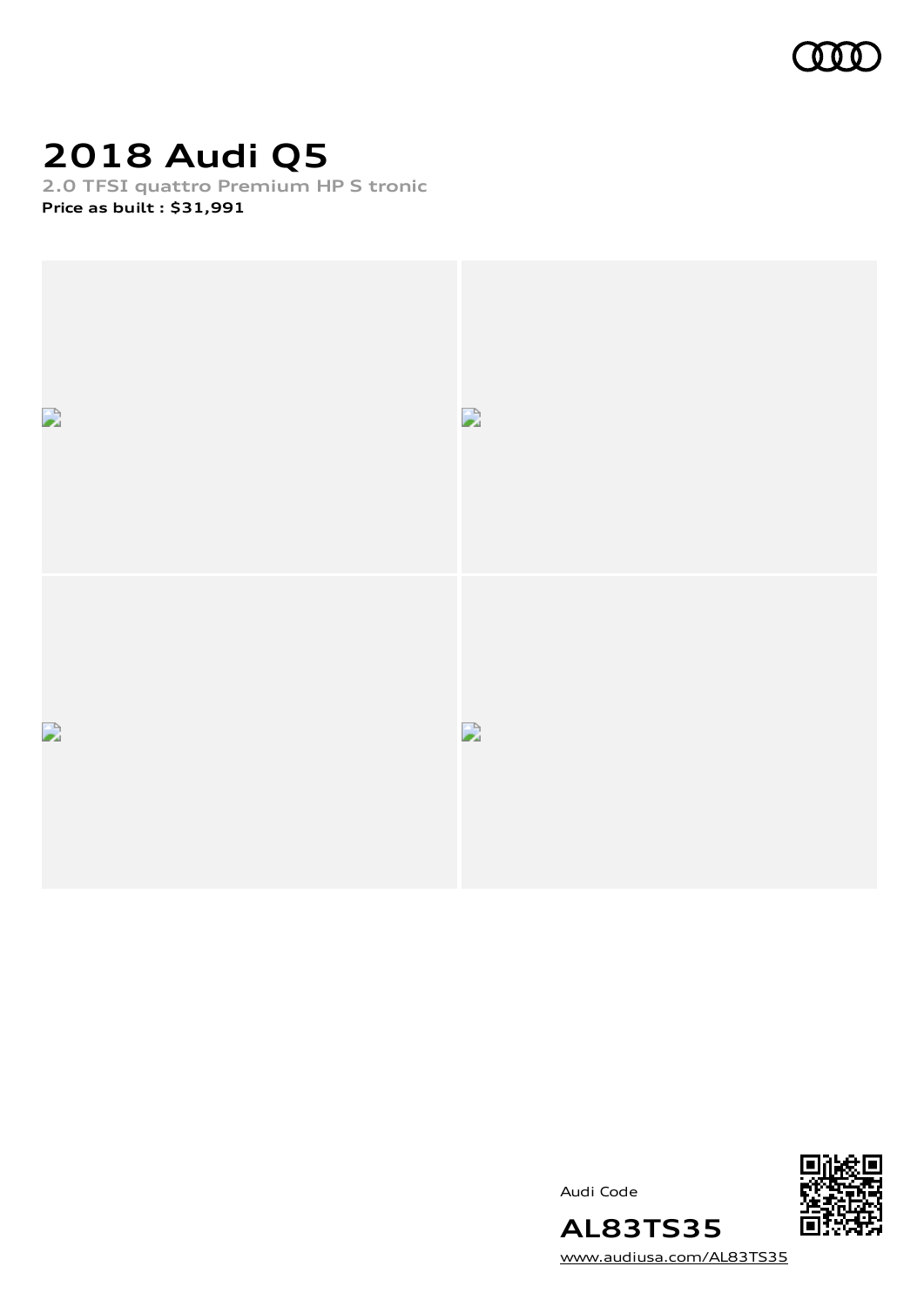### **Audi 2018 Audi Q5** 2.0 TFSI quattro Premium HP S tronic

**Price as buil[t](#page-11-0)** \$31,991

### **Exterior colour**

Manhattan Gray metallic

#### **Interior colour**

| Seats     | Black |
|-----------|-------|
| Dashboard | Black |
| Carpet    | Black |
| Headliner | Gray  |

### $\overline{\phantom{a}}$

### **Further Information**

|                 | N٥           |
|-----------------|--------------|
| Mileage         | 31,943 miles |
| Type of vehicle | Used car     |

**Warranty**

#### **Audi Code** AL83TS35

**Your configuration on www.audiusa.com** [www.audiusa.com/AL83TS35](https://www.audiusa.com/AL83TS35)

**Commission number** e97c15c70a0e09af5ebc

#### **Technical Specifications**

| Engine type                  | Four-cylinder                                 |
|------------------------------|-----------------------------------------------|
| stroke                       | Displacement/Bore and 1,984/82.5 x 92.8 cc/mm |
| Torque                       | 273 @ 1,600 - 4,500 lb-ft@rpm                 |
| Top track speed              | 130 mph mph $1$                               |
| Acceleration (0 - 60<br>mph) | 5.9 seconds seconds                           |
| Recommended fuel             | Premium                                       |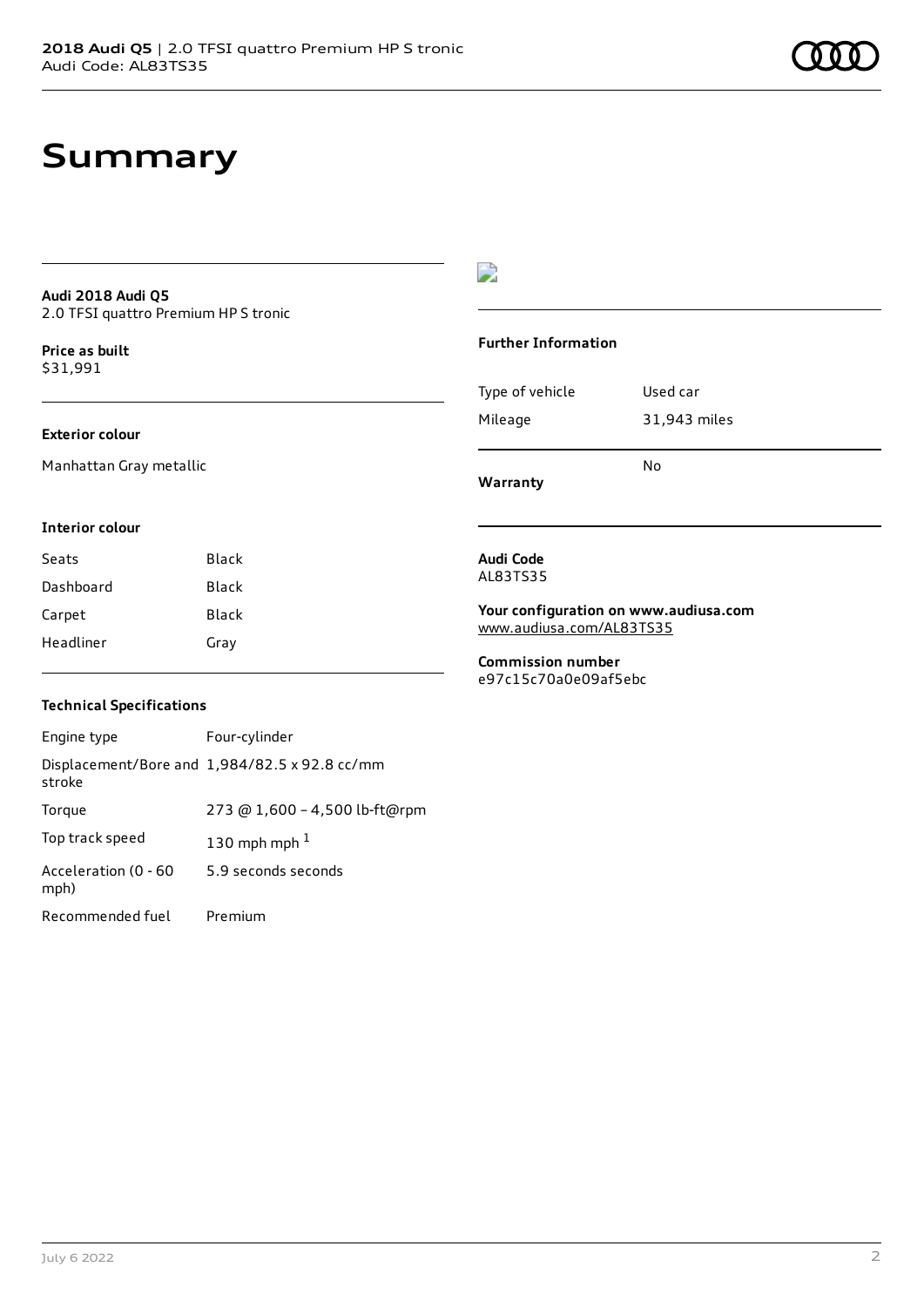# **Equipment**

Manhattan Gray metallic

Convenience package

Power-adjustable, auto-dimming, power-folding, heated exterior side mirrors with memory

19" 235/55 all-season tires

19" 5-arm-wing design wheels

Fine Grain Ash Gray Brown Natural Wood inlays

Audi virtual cockpit (12.3" LCD full digital instrument cluster with up to three visual modes: Infotainment and Classic. S, RS and R8 models also offer Sport mode)

MMI® Navigation plus

Audi connect CARE assistance and security services and sixmonth trial subscription to Audi connect PRIME and Audi connect PLUS online services







**(1/2)**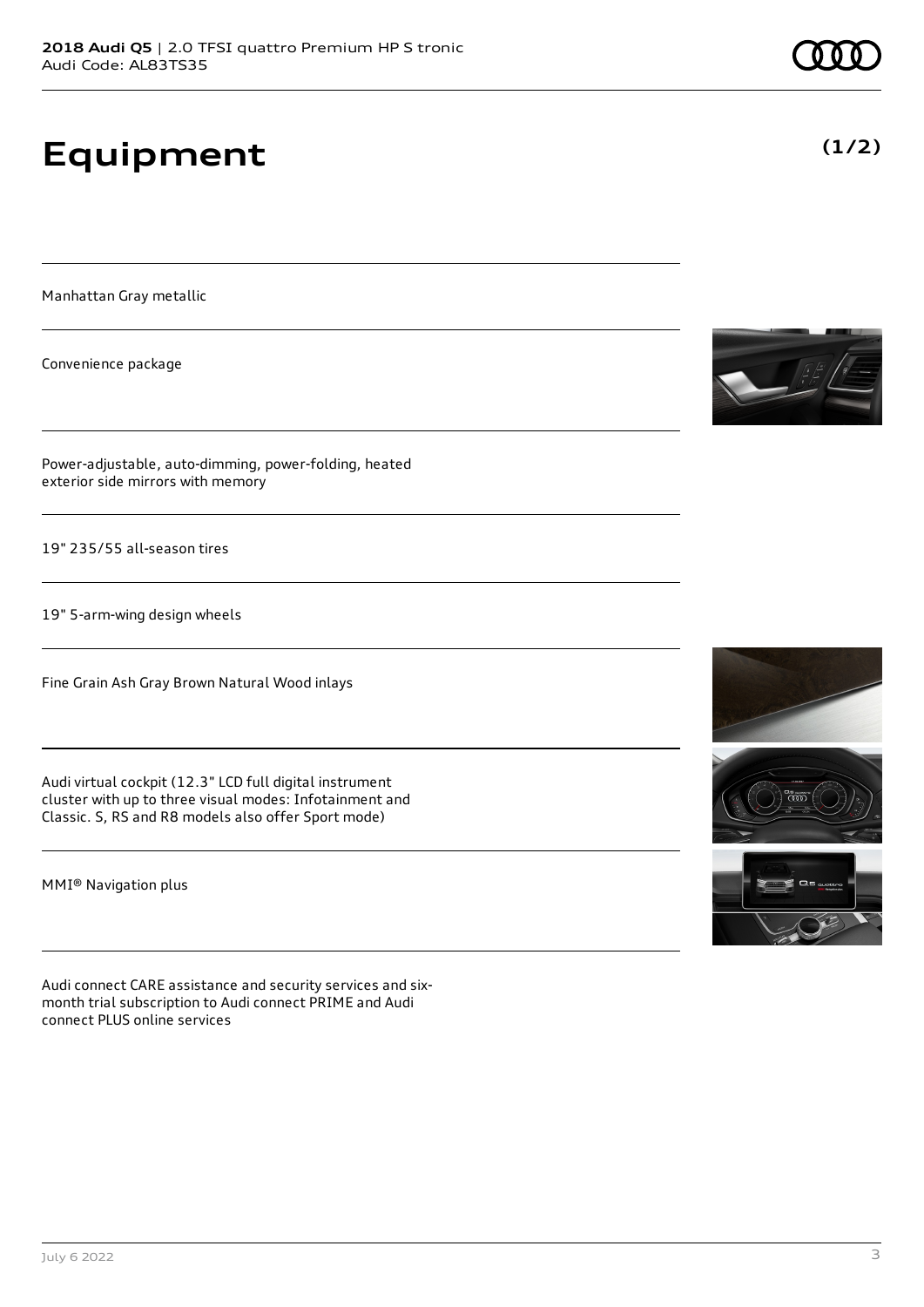# **Equipment**

Audi advanced key-keyless start, stop and entry

MMI® Radio plus with ten speakers and single CD player with MP3 playback capability

SiriusXM® Satellite Radio

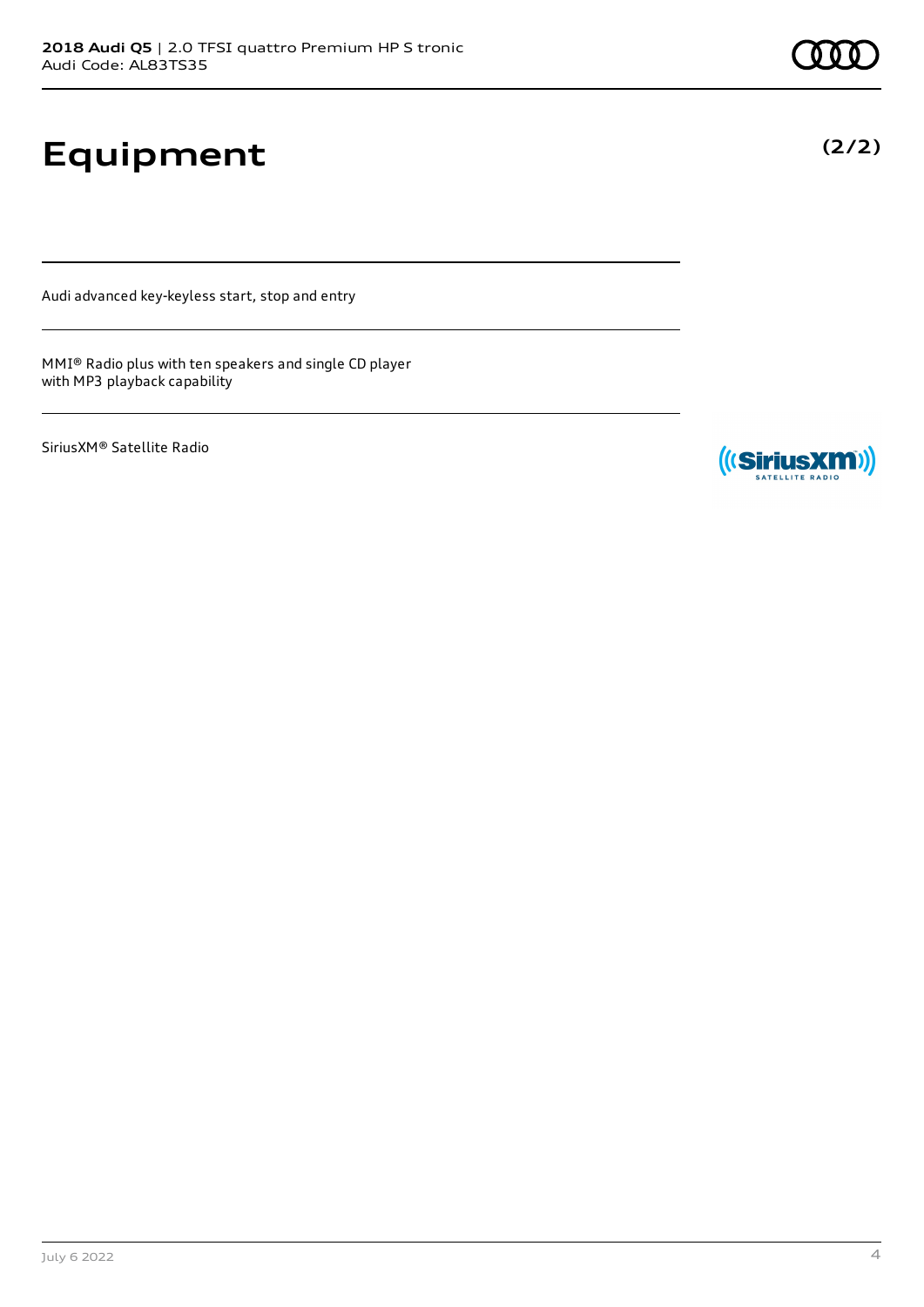### **Standard features**

### **Safety and Security**

| 4UB             | Driver and front passenger airbags                                  |
|-----------------|---------------------------------------------------------------------|
| UH1             | Electromechanical parking brake                                     |
| 8T2             | Cruise control with coast, resume and<br>accelerate features        |
| VC <sub>2</sub> | Garage door opener (HomeLink®)                                      |
| 4H3             | Integrated child door locks in rear doors                           |
| QZ7             | Electromechanical power steering                                    |
| 7K6             | Tire-pressure monitoring system                                     |
| 4X3             | Front thorax side airbags and Sideguard®<br>head curtain airbags    |
| 8N6             | Rain/light sensor for automatic windshield<br>wipers and headlights |
| 3B7             | Lower Anchors and Tethers for Children<br>(LATCH) in rear seats     |
|                 |                                                                     |

#### **Exterior**

| 1D <sub>8</sub> | Provision for towing bracket                             |
|-----------------|----------------------------------------------------------|
| 1S1             | Car jack                                                 |
| 1 B A           | Dynamic suspension system                                |
| 3S1             | Aluminum roof rails                                      |
| 511             | Adaptive rear spoiler                                    |
| 8IH             | Xenon plus headlights with LED daytime<br>running lights |
| 8SP             | LED taillights with dynamic turn signals                 |
| VW1             | Rear privacy glass                                       |
| 47F             | Black trim around exterior side windows                  |

### 4E7 Power tailgate QQ1 LED interior lighting package 1XW Three-spoke multifunction steering wheel 7F9 Leather-wrapped gear selector 5XF Driver and front-passenger extendable sun visors with illuminated vanity mirrors 3NS Sliding, split folding 40/20/40 rear seatbacks with adjustable recline 7HA Without extended leather package N1F Leather seating surfaces QE1 Storage package 4M3 Four beverage holders 3FA No panoramic sunroof 7M0 Plastic door sill inlays 6NJ Cloth headliner 9AQ Three-zone automatic climate control

**Interior**

4L7 Auto-dimming interior rear view mirror with digital compass

### **Infotainment and Driver Assistance**

| 6K9             | Audi pre sense® basic and Audi pre sense®<br>city                                                                                 |
|-----------------|-----------------------------------------------------------------------------------------------------------------------------------|
| 2H1             | Audi drive select                                                                                                                 |
| 7W1             | Audi pre sense® basic                                                                                                             |
| UI <sub>2</sub> | Audi smartphone interface including Apple<br>CarPlay <sup>™</sup> and Google™ Android Auto <sup>™</sup> for<br>compatible devices |
| KA <sub>2</sub> | Rear view camera                                                                                                                  |
| 9VD             | Audi sound system                                                                                                                 |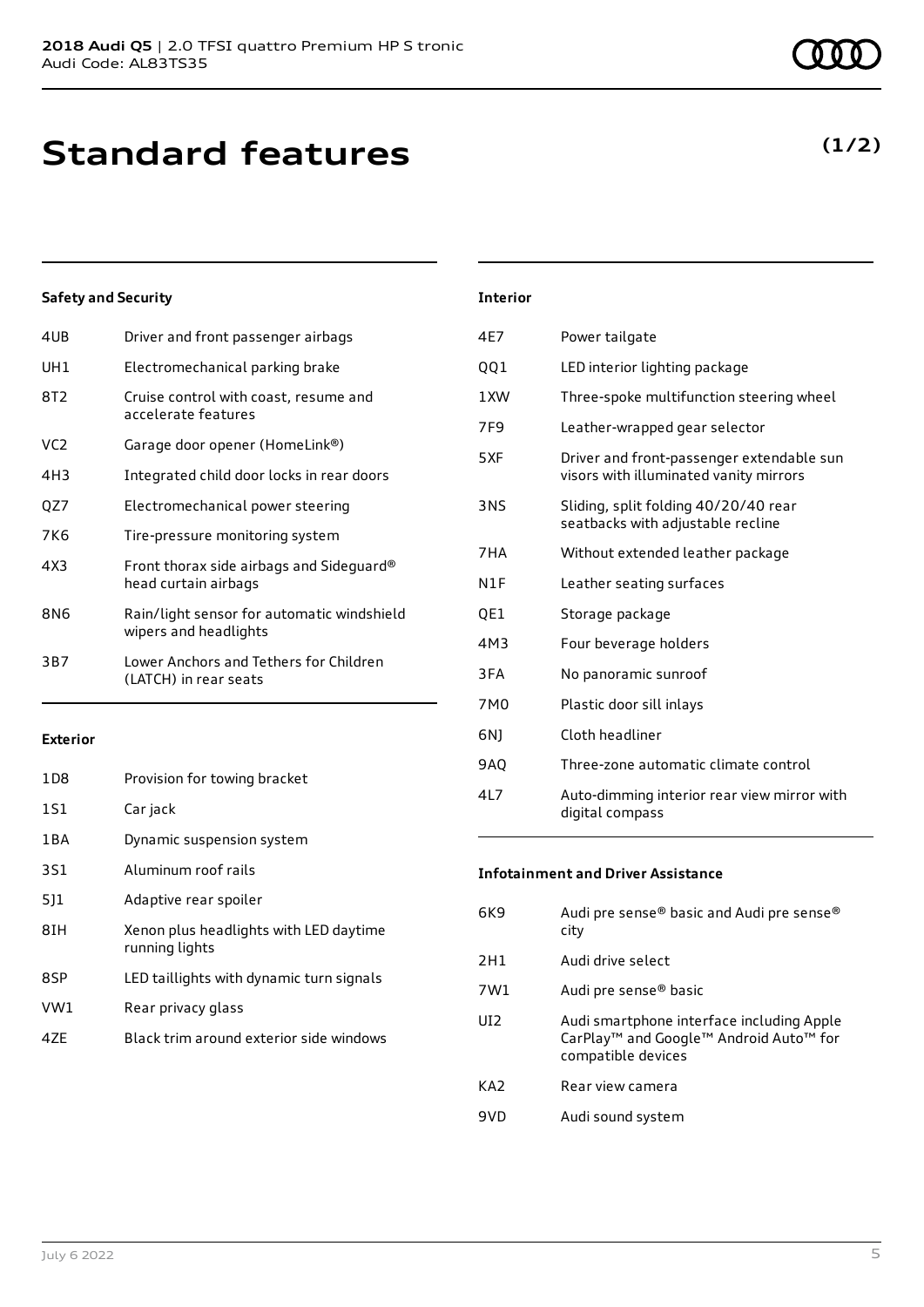**(2/2)**

### **Standard features**

**Infotainment and Driver Assistance**

9ZX BLUETOOTH® wireless technology preparation for compatible devices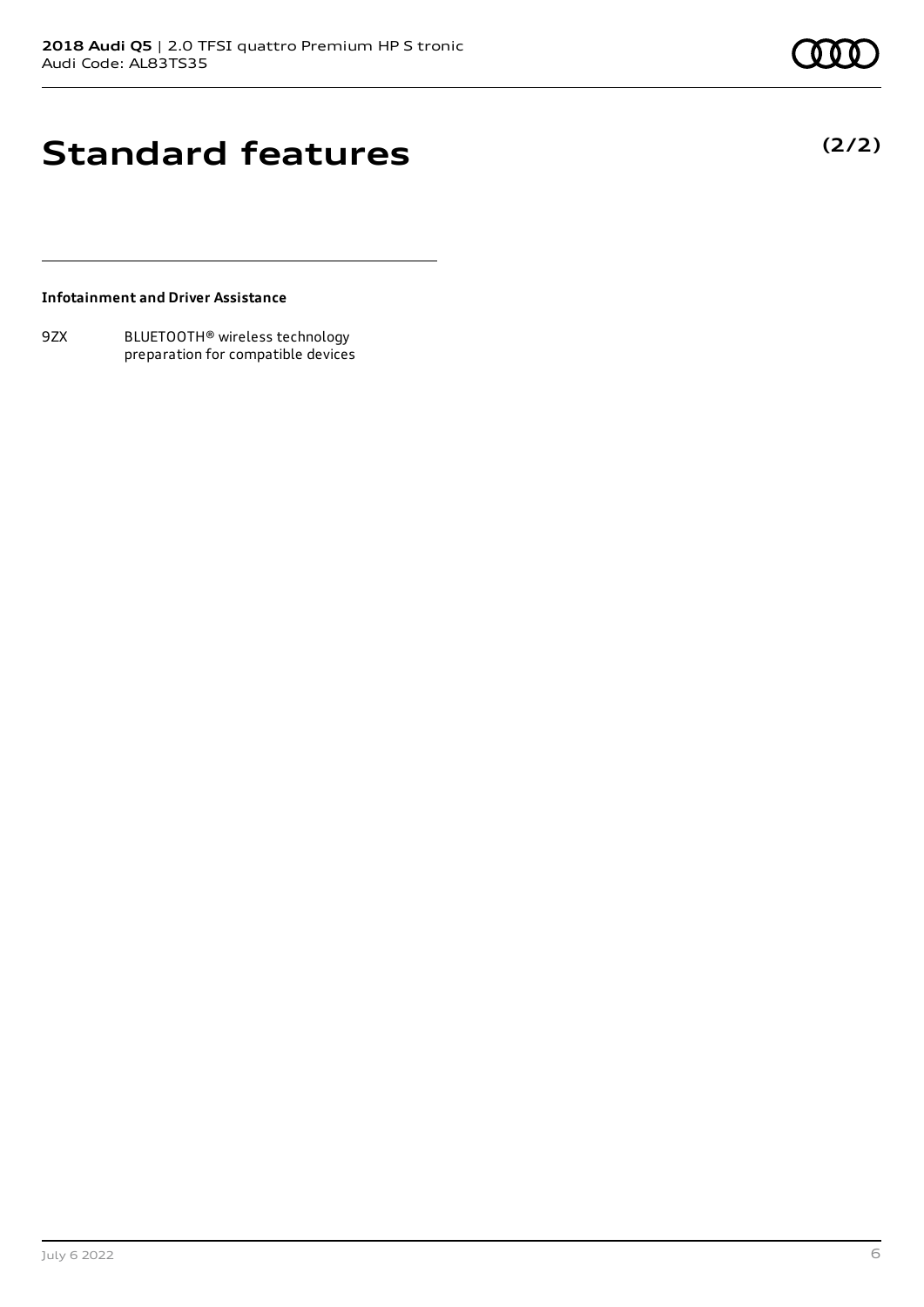## **Dealer remarks**

2018 Audi Q5 2.0T Premium quattro Manhattan Gray Metallic quattro Still Under Factory Warranty, LOW LOW MILES!, Leather Seats, Black w/Leather Seating Surfaces, Audi Beam-Rings, Audi Connect CARE, Audi Connect PRIME & PLUS, Audi Virtual Cockpit, Black Privacy Trunk Cover, Brake assist, Exterior Parking Camera Rear, Fine Grain Ash Natural Gray Brown Wood Inlays, Navigation & Telematics Package, Power Liftgate, Radio: MMI Navigation Plus System, Wheels: 8" x 19" 5-Arm-Wing Design Wheel. Clean CARFAX. CARFAX One-Owner. Check out our impressive fleet of luxury vehicles, at 900 Santa Monica Boulevard where you can test drive a preowned Audi today. Our customers leave our dealership 100% satisfied with our excellent customer service and our friendly salespeople. We invite you to find out for yourself what makes us the preferred resource for Audi products and service in southern California.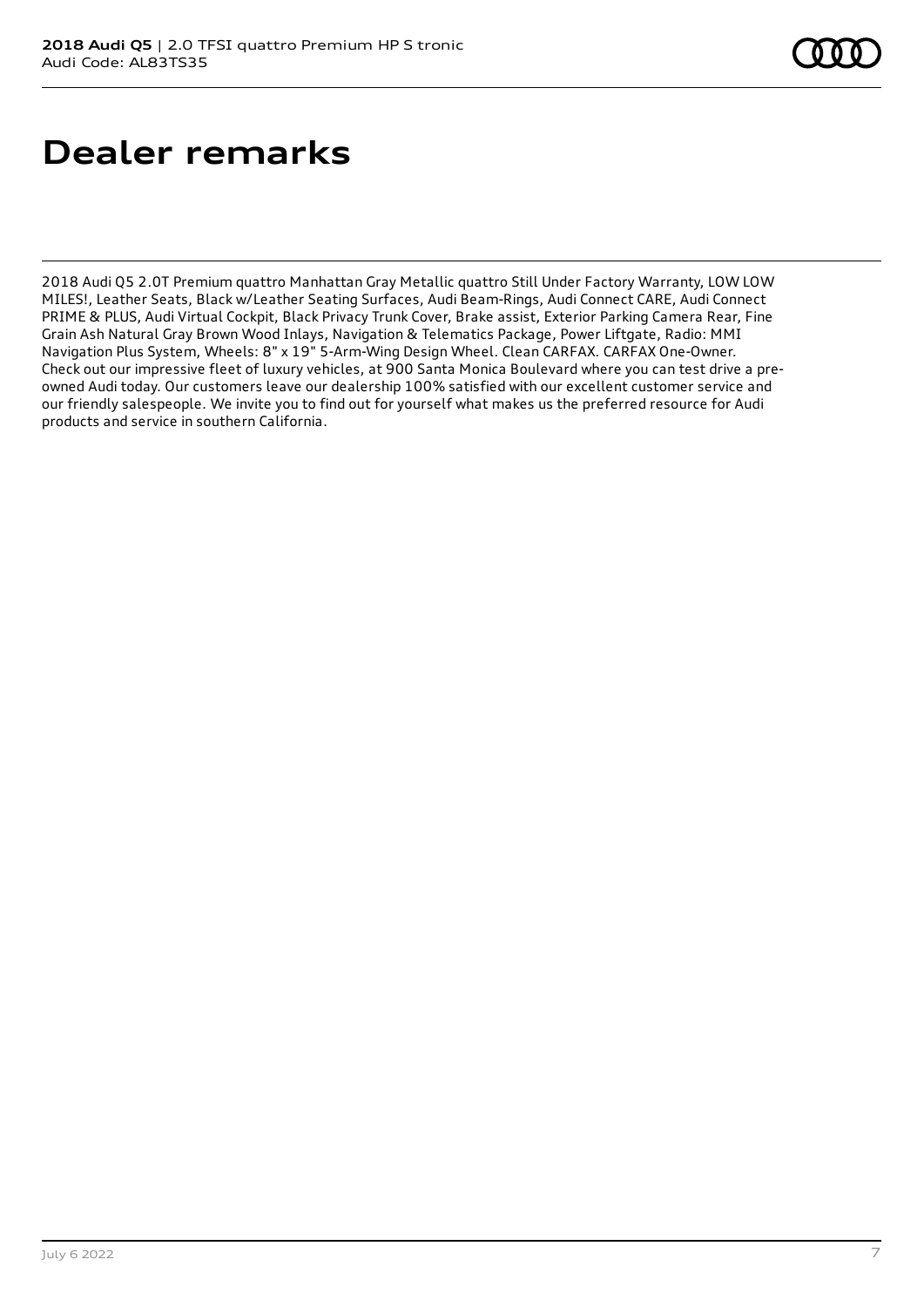## **Technical Specifications**

### **Engineering | Performance**

| Engine type                                 | Four-cylinder                                 |
|---------------------------------------------|-----------------------------------------------|
| Acceleration (0 - 60<br>mph)                | 5.9 seconds seconds                           |
| Engine block                                | Cast-iron                                     |
| Induction/fuel injection Turbocharged/TFSI® |                                               |
| Displacement                                | 2.0 L                                         |
| Cylinder head                               | Aluminum-alloy                                |
| Max. output ps/hp                           | 252 @ 5,000 - 6,000 @ rpm                     |
| stroke                                      | Displacement/Bore and 1,984/82.5 x 92.8 cc/mm |
| Top track speed <sup>1</sup>                | 130 mph mph                                   |
| Torque                                      | 273 @ 1,600 - 4,500 lb-ft@rpm                 |
| Valvetrain                                  | 16-valve DOHC with Audi valvelift<br>system   |

### **Transmission | Drivetrain**

| 0.508:1                                                                                                                                       |
|-----------------------------------------------------------------------------------------------------------------------------------------------|
| 5.302:1                                                                                                                                       |
| 0.386:1                                                                                                                                       |
| 1.057:1                                                                                                                                       |
| Seven-speed S tronic® dual-clutch<br>automatic transmission and<br>quattro <sup>®</sup> all-wheel drive with ultra <sup>®</sup><br>technology |
| 2.190:1                                                                                                                                       |
| 1.517:1                                                                                                                                       |
| 2.750:1                                                                                                                                       |
| 3.188:1                                                                                                                                       |
|                                                                                                                                               |

### **Steering**

| Steering type                              | Electromechanical power steering<br>system |
|--------------------------------------------|--------------------------------------------|
| Turning diameter, curb- 38.4 ft<br>to-curb |                                            |
| Steering ratio                             | 15.8:1                                     |
|                                            |                                            |

### **Suspension**

| Front axle | Five-link front suspension |
|------------|----------------------------|
| Rear axle  | Five-link rear suspension  |

#### **Brakes**

| Front brakes | 13.3 (ventilated disc) in |
|--------------|---------------------------|
| Rear brakes  | 13.0 (ventilated disc) in |

**Electrical system**

Alternator 110-150 A Battery 420 A/75 Ah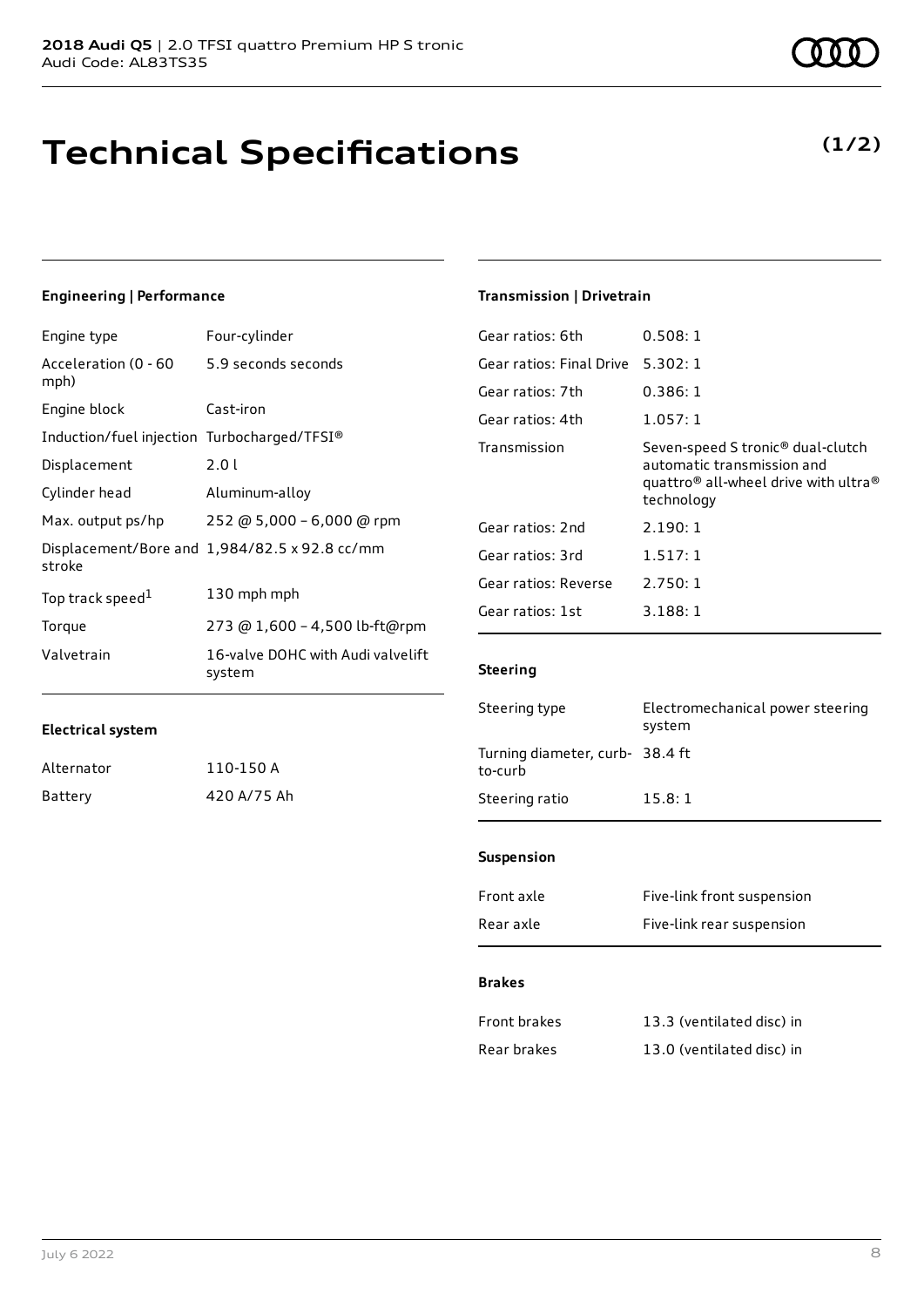# **Technical Specifications**

| Material                      | Multi-material body construction<br>(steel and aluminum composition)                      |
|-------------------------------|-------------------------------------------------------------------------------------------|
| <b>Warranty   Maintenance</b> |                                                                                           |
| Warranty                      | 4-year/50,000-mile Audi New<br>Vehicle Limited Warranty                                   |
| Maintenance                   | 12-month/10,000-mile (whichever<br>occurs first) NO CHARGE first<br>scheduled maintenance |

### **Exterior Measurements**

**Body**

| Height                           | 65.3 in  |
|----------------------------------|----------|
| Overall width without<br>mirrors | 74.5 in  |
| Length                           | 183.6 in |
| Wheelbase                        | 111.0 in |
| Drag coefficient                 | 0.32 Cw  |
| Overall width with<br>mirrors    | 84.3 in  |
| Track rear                       | 63.3 in  |
| Track front                      | 63.6 in  |
| Curb weight                      | 4,045 lb |
| Ground clearance,<br>loaded      | 8.2 in   |

#### **Interior measurements**

| Seating capacity                          | 5                      |
|-------------------------------------------|------------------------|
| Shoulder room, rear                       | 56.5 in                |
| Head room with front<br>sunroof           | $40.2$ in              |
| Leg room, rear                            | 37.8 in                |
| Shoulder room, front                      | 57.7 in                |
| Head room with rear<br>sunroof            | 37.7 in                |
| Head room, rear                           | 39.3 in                |
| Leg room, front                           | 41.0 in                |
| Head room, front                          | 41.7 in                |
| Cargo volume, rear<br>seatbacks up/folded | 26.8/60.4 cu ft, cu ft |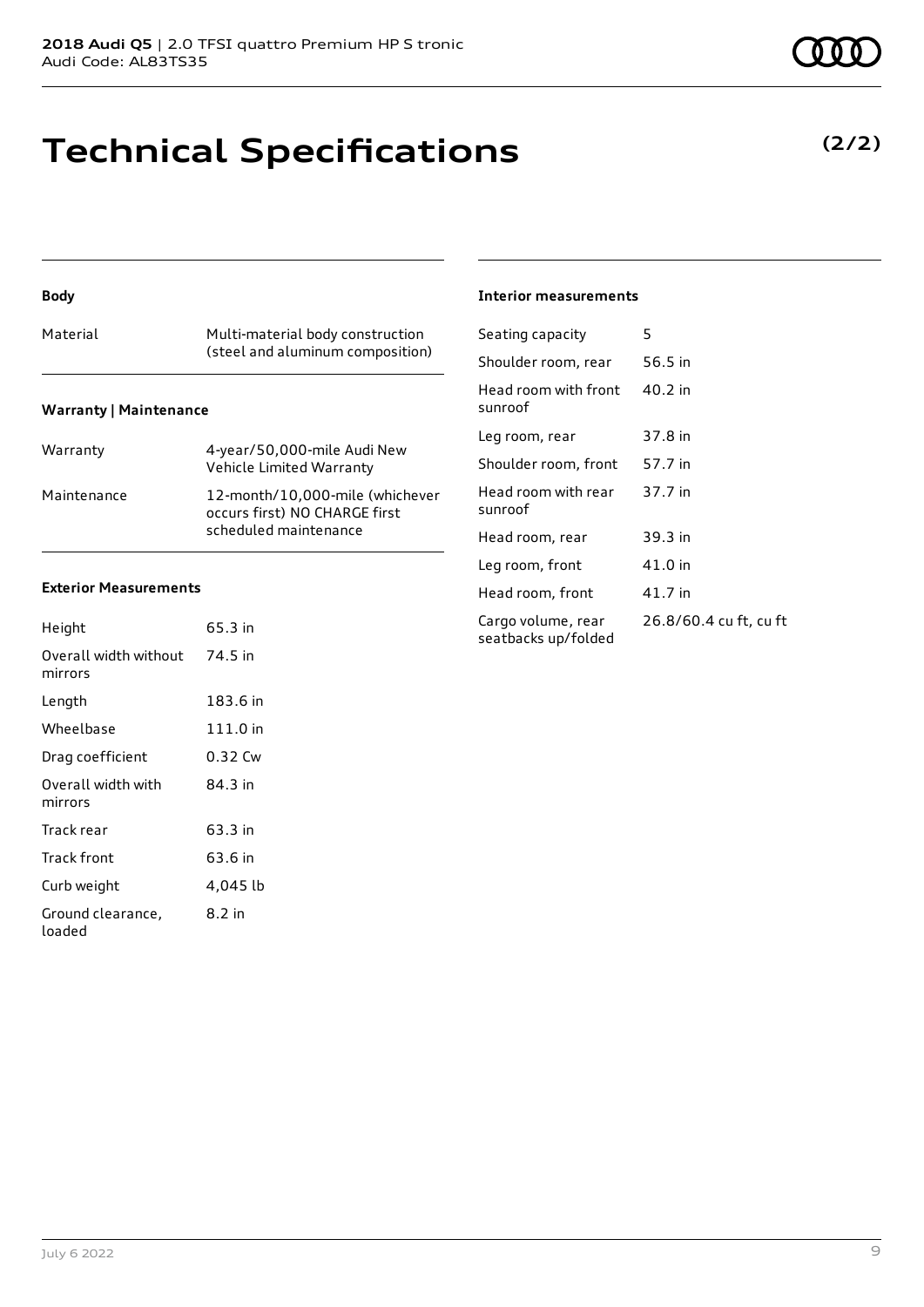### **Consumption- and emission**

**Consumption by NEDC**

combined 25 mpg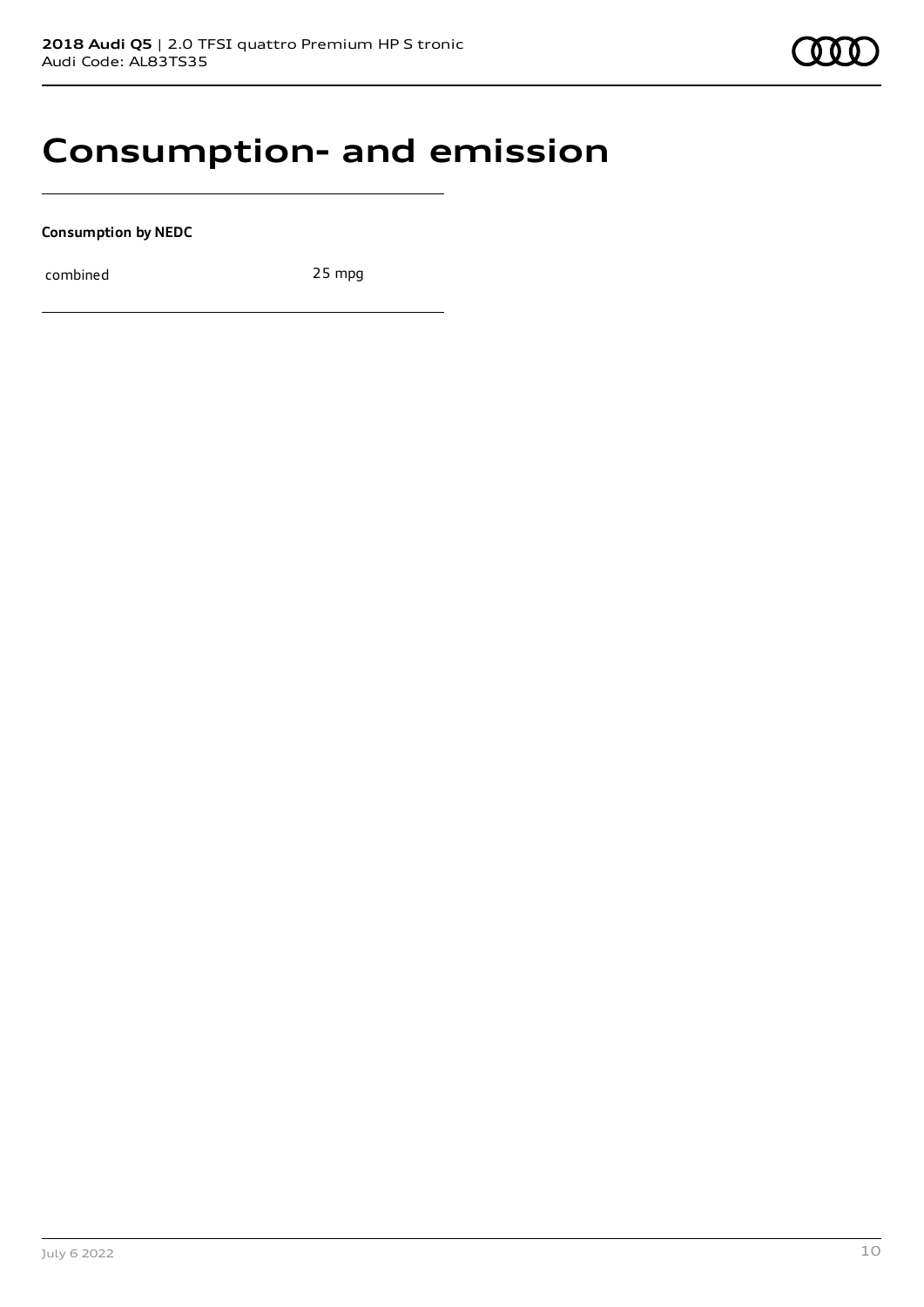

### **Contact**

Dealer **Santa Monica Audi**

1020 Santa Monica Blvd 90401 Santa Monica **CA** 

Phone: +13103939922 FAX: 3103953495

www: [https://www.santamonicaaudica.com](https://www.santamonicaaudica.com/)